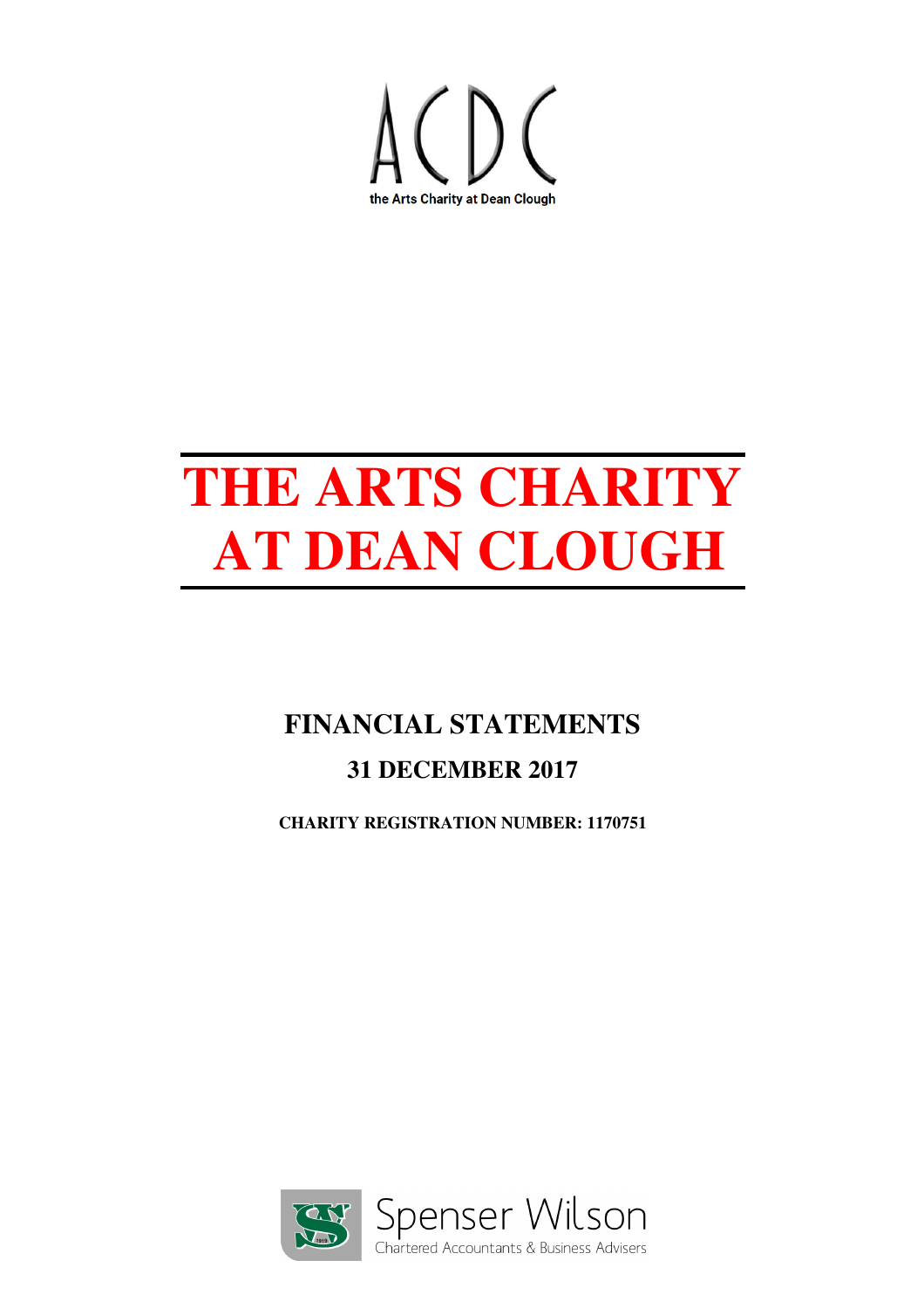## **FINANCIAL STATEMENTS**

## **PERIOD FROM 14 DECEMBER 2016 TO 31 DECEMBER 2017**

|                                               | <b>PAGE</b> |
|-----------------------------------------------|-------------|
| Trustees' annual report                       |             |
| Independent examiner's report to the trustees | 4           |
| Statement of financial activities             | 5.          |
| Statement of financial position               | 6           |
| Notes to the financial statements             | 7           |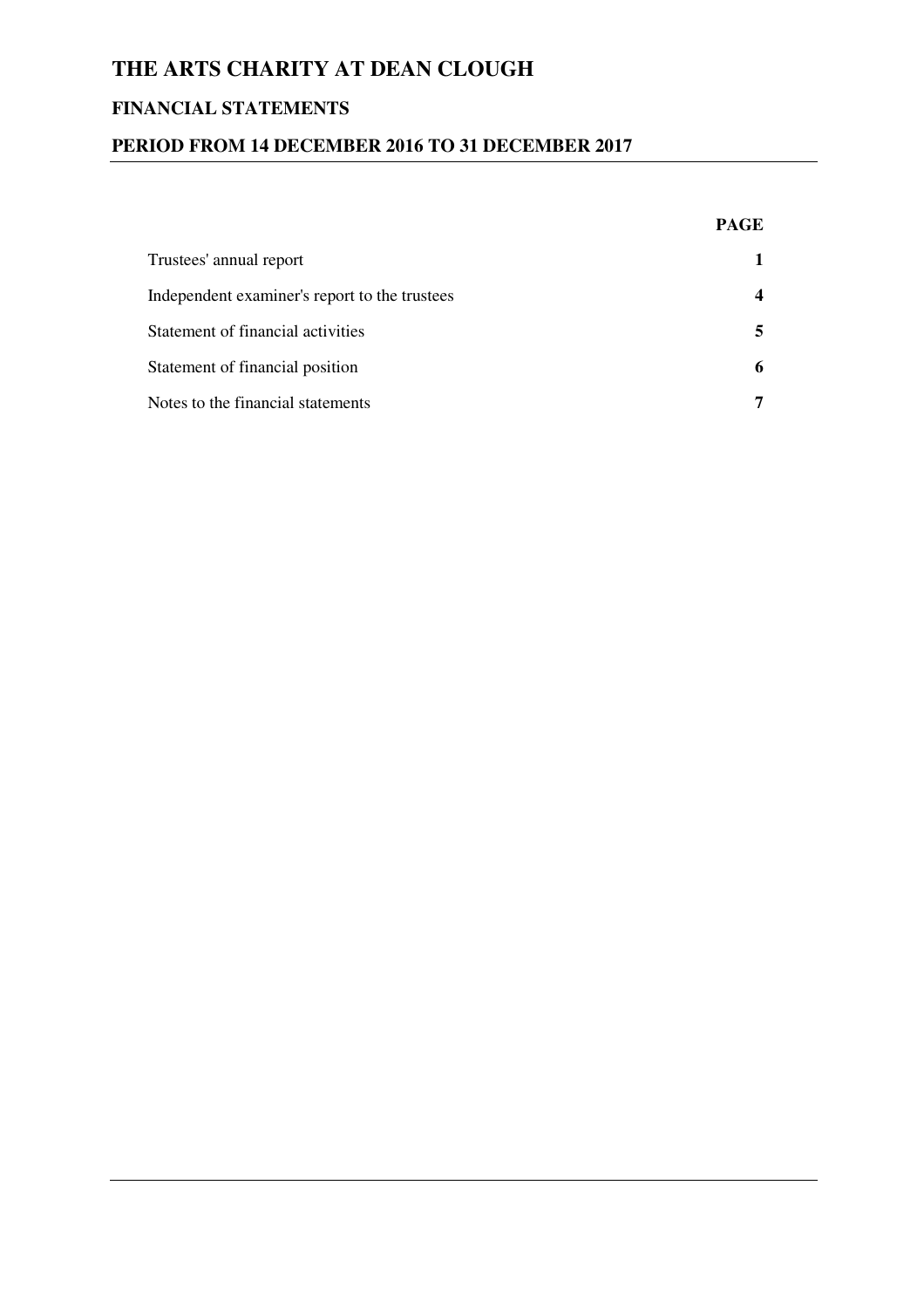## **MEMBERS OF THE BOARD AND PROFESSIONAL ADVISERS**

## **PERIOD FROM 14 DECEMBER 2016 TO 31 DECEMBER 2017**

| <b>Registered charity name</b> | The Arts Charity at Dean Clough                                                                                                      |
|--------------------------------|--------------------------------------------------------------------------------------------------------------------------------------|
| <b>Charity number</b>          | 1170751                                                                                                                              |
| <b>Principal address</b>       | Dean Clough<br>Halifax<br>West Yorkshire<br>HX3 5AX                                                                                  |
| <b>Trustees</b>                | Mrs A Cormac<br>Mrs S Holdsworth<br>Mr B Burton<br>Mr R Standen                                                                      |
| <b>Executive director</b>      | Mr V Allen                                                                                                                           |
| <b>Finance officer</b>         | Mrs L Cooper                                                                                                                         |
| <b>Independent examiner</b>    | Andrea Kennedy ACA FCCA ATT<br>Spenser Wilson Ltd<br><b>Equitable House</b><br>55 Pellon Lane<br>Halifax<br>West Yorkshire<br>HX15SP |
| <b>Bankers</b>                 | Handelsbanken<br><b>Ground Floor</b><br>Fearnley Mill<br>Dean Clough<br>Old Lane<br>Halifax<br>West Yorkshire<br>HX3 5AX             |
| <b>Solicitors</b>              | <b>Wrigleys Solicitors LLP</b><br>19 Cookridge Street<br>Leeds<br>West Yorkshire<br>LS <sub>2</sub> 3AG                              |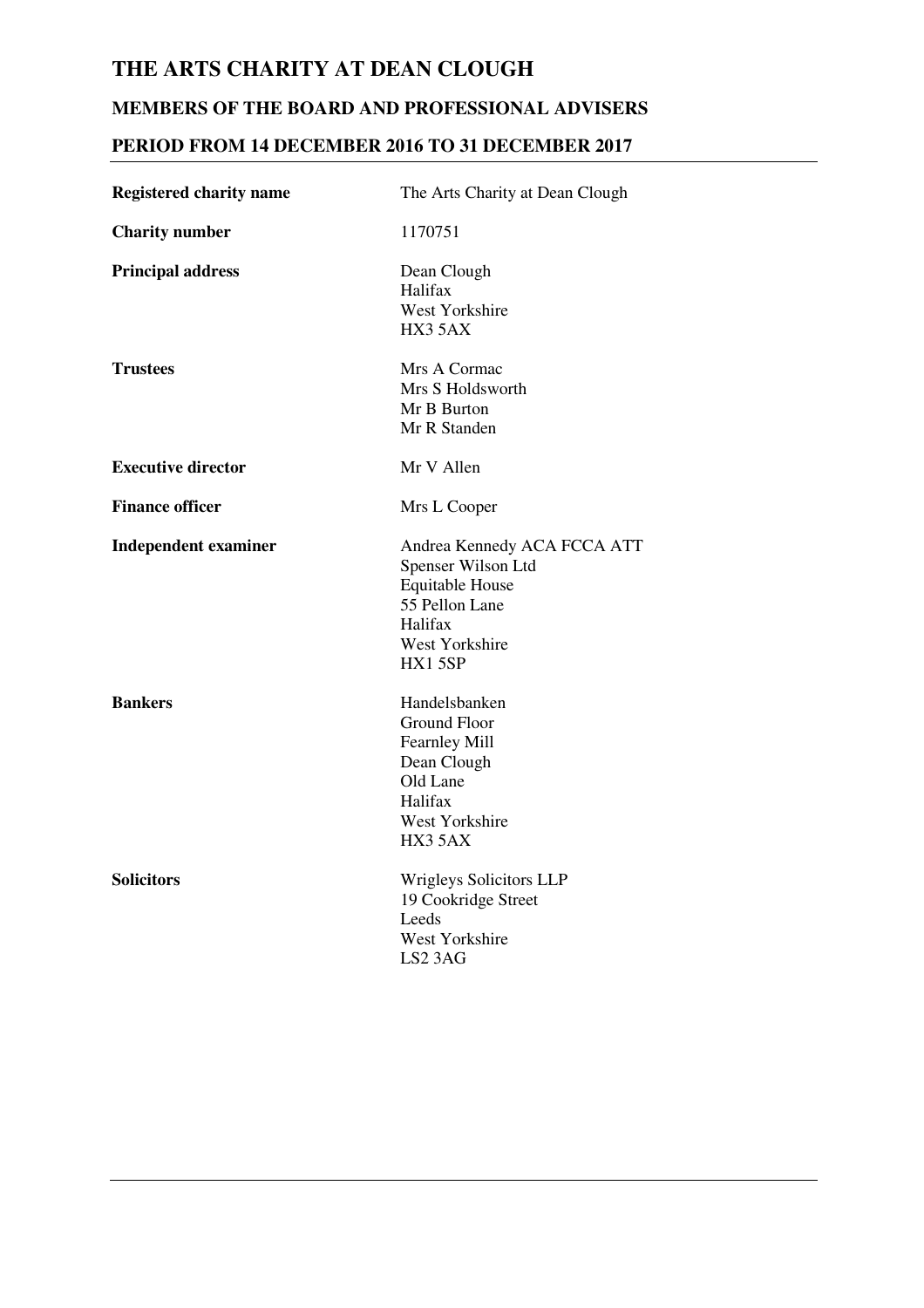## **TRUSTEES' ANNUAL REPORT**

## **PERIOD FROM 14 DECEMBER 2016 TO 31 DECEMBER 2017**

The trustees present their report and the unaudited financial statements of the charity for the period ended 31 December 2017.

#### **REFERENCE AND ADMINISTRATIVE DETAILS**

Reference and administrative details are shown in the schedule of members of the board and professional advisers on page 1.

### **STRUCTURE, GOVERNANCE AND MANAGEMENT**

The charity was formed under the Charities Act 2011, Charitable Incorporated Organisation Foundation Model, on 14 December 2016.

The management of the charity is carried out by the officers.

#### **Recruitment and appointment of trustees**

Apart from the first charity trustees, every trustee must be appointed by a resolution passed at a properly convened meeting of the charity trustees.

The trustees must have regard to the skills, knowledge and experience needed for the effective administration of the Charitable Incorporated Organisation (CIO).

#### **Trustee Induction and training**

Induction and training are provided as required depending on the role to be undertaken and the skills of the trustee.

#### **Risk Management**

The Management Committee has conducted a review of the major risks to which the charity is exposed. Where appropriate, systems and/or procedures have been established to mitigate the risks the charity faces. Internal risks are minimised by the implementation of procedures for authorisation of all transactions and projects. Procedures are in place to ensure compliance with health and safety of staff and volunteers.

## **OBJECTIVES AND ACTIVITIES**

The objects of the CIO are to advance for the public benefit such exclusively charitable purposes (according to the laws of England and Wales) as the charity trustees see fit from time to time including (but without limiting the generality of the foregoing):

- 1. The advancement of the arts, in particular (but not exclusively):
	- a. By the staging of public exhibitions and arts events in order to develop public appreciation of the arts and to improve public access to the arts; and
	- b. By the provision of studio and workshop spaces to encourage and support the practice of the arts in various forms.
- 2. The advancement of education, in particular (but not exclusively), through the development and promotion of educational arts programmes for the public.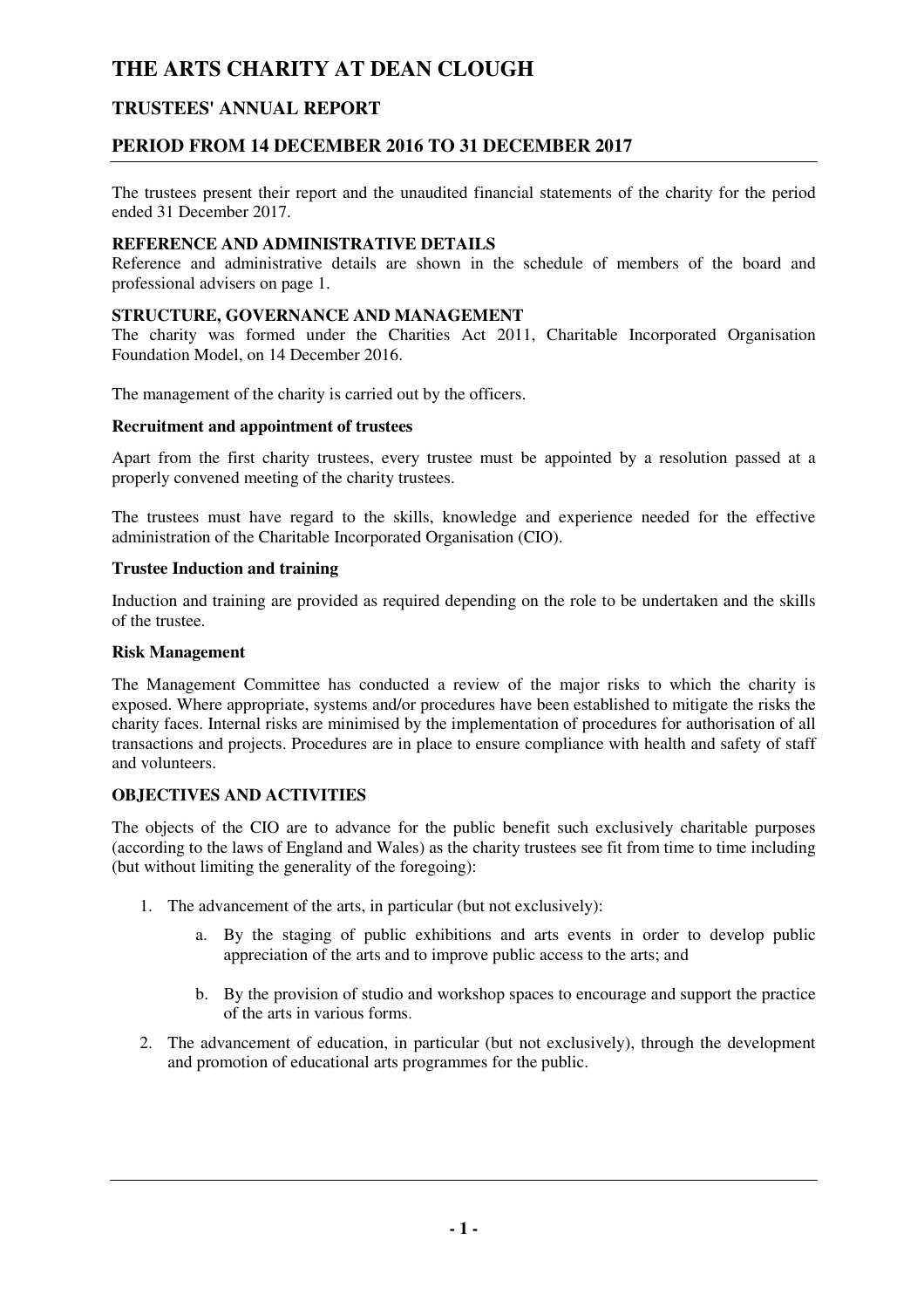## **TRUSTEES' ANNUAL REPORT** *(continued)*

## **PERIOD FROM 14 DECEMBER 2016 TO 31 DECEMBER 2017**

## **DEVELOPMENT, ACTIVITIES AND ACHIEVEMENTS**

The charity was formed in December 2016 and in its first period there has been a gallery programme of events, which has enabled the charity to raise its public profile, with highlights as follows:

- Launch of Walter Lewis's 'Unlikely Heroes'
- An exclusive show of Dutch landscapes, 'Landshapes'
- 'Rediscovered' by Sheffield painter. Gordon Snee
- Work by award winning artists, Mandy Payne, Conor Rogers and Paul Collinson

The charity has secured art space for a number of organisations within Dean Clough, along with studio accommodation for 'temporary artists', space for art students and local groups.

The charity has brokered the on-site teaching by Calderdale College, including three gallery shows.

The charity has hosted regular community programmes on behalf of local choral, poetry and educational organisation.

#### **FINANCIAL REVIEW**

Income exceeded expenditure by £24,485 during the period and the officers consider the charity to be in a good financial position.

#### **RESERVES AND FUNDS**

The charity holds reserves, which, it is felt, are adequate to cover its present and future requirements.

### **INVESTMENT POLICY**

The charity will consider its investment options within the next twelve months.

#### **PUBLIC BENEFIT**

The Trustees confirm that they have complied with their duty to have due regard for the Charity Commission's general guidance on public benefit, 'Charities and public benefit'.

#### **RESPONSIBILITIES OF THE TRUSTEES**

The charity's trustees are responsible for preparing the Trustees' Annual Report and the financial statements in accordance with applicable law and regulations.

The law applicable to charities in England and Wales requires the trustees to prepare financial statements for each financial year. Under that law the trustees have elected to prepare the financial statements in accordance with United Kingdom Generally Accepted Accounting Practice (United Kingdom Accounting Standards and applicable law). The trustees must not approve the financial statements unless they are satisfied that they give a true and fair view of the state of affairs of the charity and the income and expenditure of the charity for that period.

In preparing these financial statements, the trustees are required to:

- select suitable accounting policies and then apply them consistently;
- observe the methods and principles in the Charities SORP;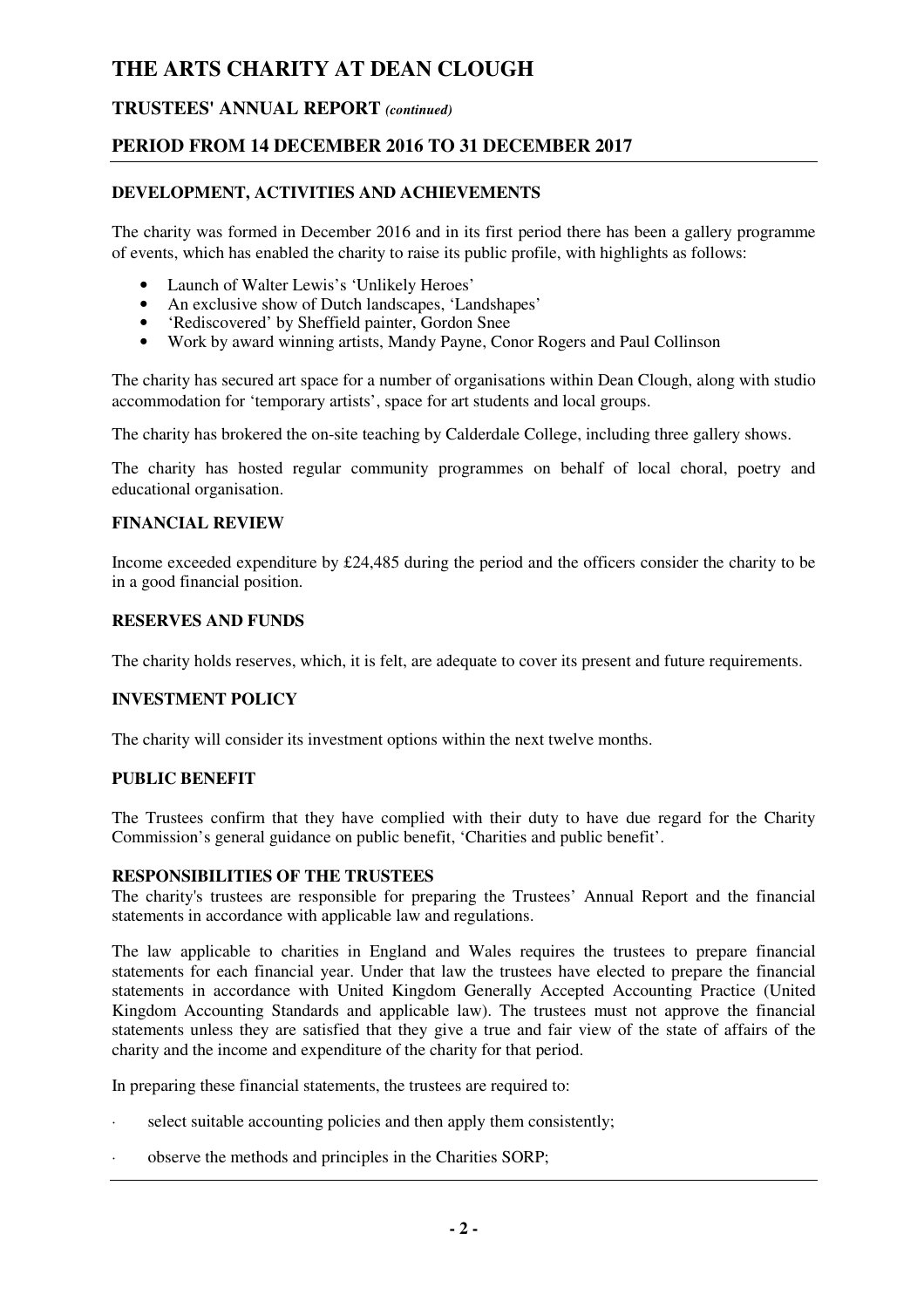## **TRUSTEES' ANNUAL REPORT** *(continued)*

## **PERIOD FROM 14 DECEMBER 2016 TO 31 DECEMBER 2017**

#### **RESPONSIBILITIES OF THE TRUSTEES** *(continued)*

- · make judgements and accounting estimates that are reasonable and prudent;
- · state whether applicable accounting standards have been followed, subject to any material departures disclosed and explained in the financial statements;
- prepare the financial statements on the going concern basis unless it is inappropriate to presume that the charity will continue in operation.

The trustees are responsible for keeping adequate accounting records that are sufficient to show and explain the charity's transactions and disclose with reasonable accuracy at any time the financial position of the charity and enable them to ensure that the financial statements comply with the Charities Act 2011 and the Charity (Accounts and Reports) Regulations 2008. They are also responsible for safeguarding the assets of the charity and hence for taking reasonable steps for the prevention and detection of fraud and other irregularities.

#### **INDEPENDENT EXAMINER**

Andrea Kennedy ACA FCCA ATT has been re-appointed as independent examiner for the ensuing year.

The trustees' annual report was approved on 11 April 2018 and signed on behalf of the board of trustees by:

**Mr R Standen**  Trustee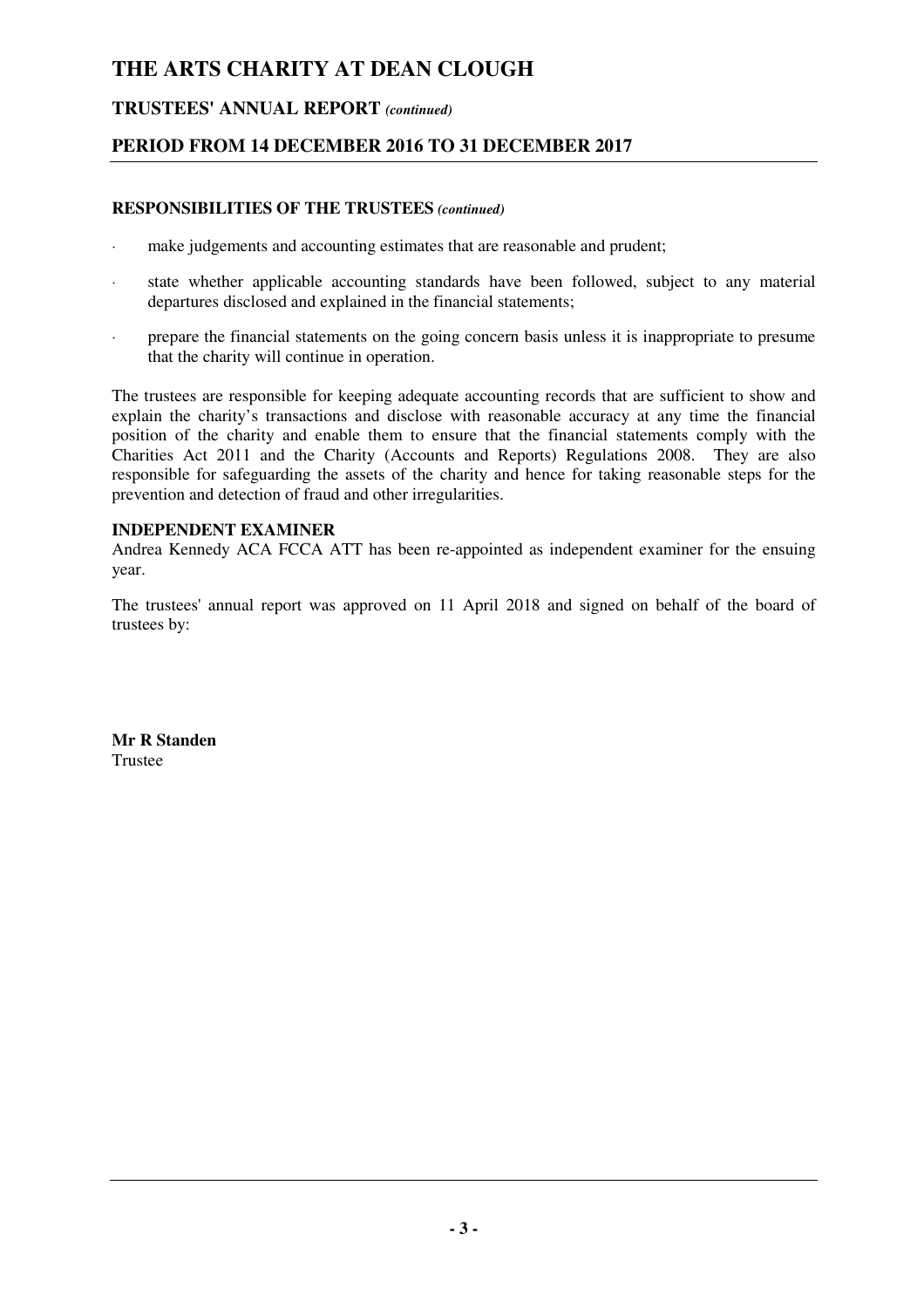## **INDEPENDENT EXAMINER'S REPORT TO THE TRUSTEES**

Charity number: 1170751

## **PERIOD FROM 14 DECEMBER 2016 TO 31 DECEMBER 2017**

I report on the accounts of the charity for the period ended 31 December 2017 as set out on pages 5 to 7.

## **RESPECTIVE RESPONSIBILITIES OF TRUSTEES AND EXAMINER**

The charity's trustees are responsible for the preparation of the accounts. The charity's trustees consider that an audit is not required for this period under section 144 of the Charities Act 2011 ('the Charities Act') and that an independent examination is needed.

It is my responsibility to:

- examine the accounts under section 145 of the Charities Act;
- to follow the procedures laid down in the general Directions given by the Charity Commission (under section  $145(5)(b)$  of the Charities Act); and
- to state whether particular matters have come to my attention.

### **BASIS OF INDEPENDENT EXAMINER'S STATEMENT**

My examination was carried out in accordance with general Directions given by the Charity Commission. An examination includes a review of the accounting records kept by the charity and a comparison of the accounts presented with those records. It also includes consideration of any unusual items or disclosures in the accounts and seeking explanations from the trustees concerning any such matters. The procedures undertaken do not provide all the evidence that would be required in an audit, and consequently no opinion is given as to whether the accounts present a 'true and fair' view and the report is limited to those matters set out in the statement below.

### **INDEPENDENT EXAMINER'S STATEMENT**

In connection with my examination, no material matters have come to my attention which give me cause to believe that in, any material respect:

- accounting records were not kept in accordance with section 130 of the Charities Act, or
- the accounts do not accord with the accounting records

I have come across no other matters in connection with the examination to which attention should be drawn in order to enable a proper understanding of the accounts to be reached.

**ANDREA KENNEDY ACA FCCA ATT**  Independent examiner

Equitable House 55 Pellon Lane Halifax West Yorkshire HX1 5SP

11 April 2018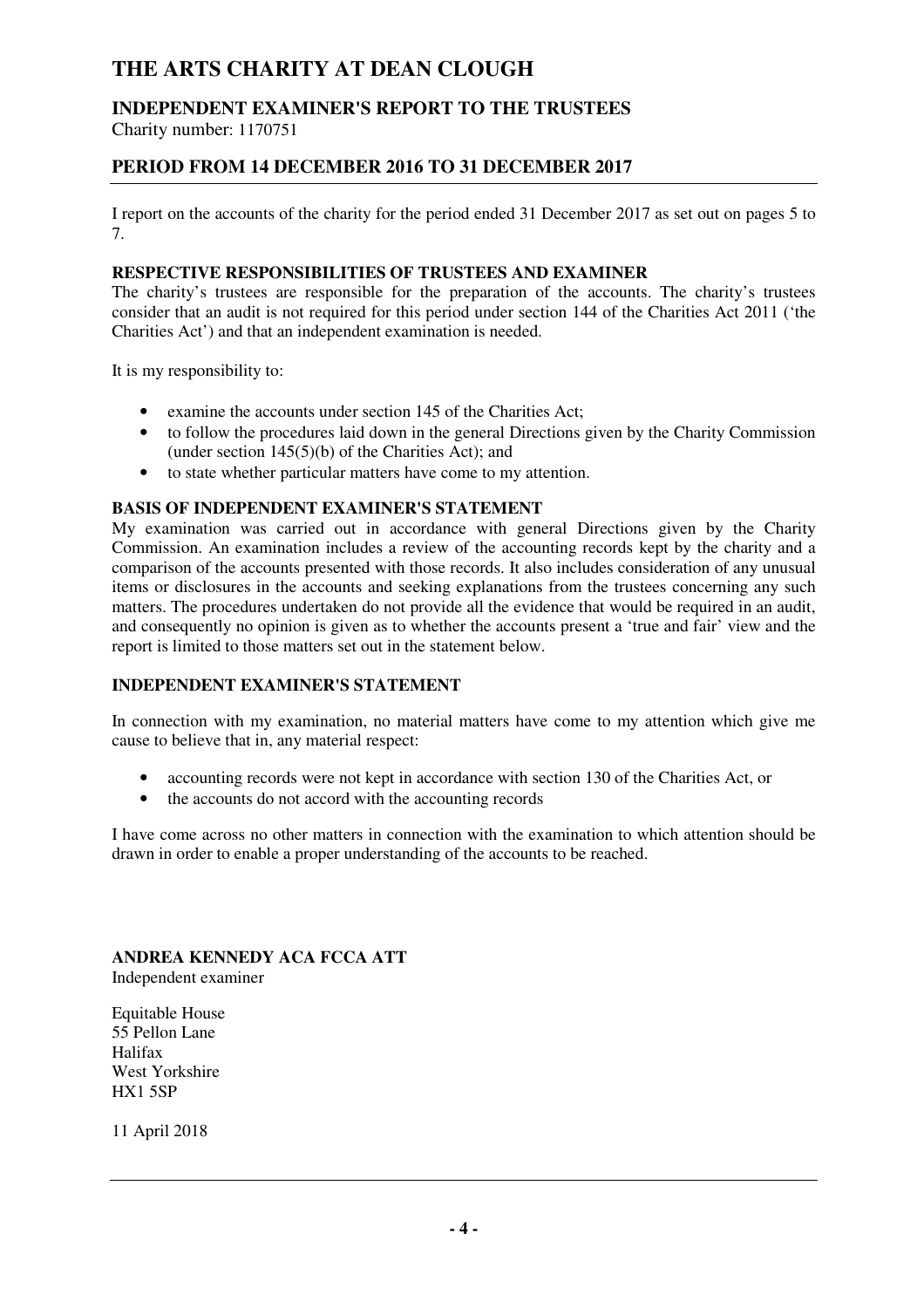## **RECEIPTS AND PAYMENTS ACCOUNTS**

## **31 DECEMBER 2017**

|                                          |                  | 31 Dec 17 |                    |
|------------------------------------------|------------------|-----------|--------------------|
|                                          | Unrestricted     |           |                    |
|                                          |                  | funds     | <b>Total funds</b> |
|                                          | <b>Note</b>      | £         | £                  |
| <b>RECEIPTS</b>                          |                  |           |                    |
| Dean Clough grant                        |                  | 70,301    | 70,301             |
| Artwork sales                            |                  | 877       | 877                |
| Sale screen printing bed                 |                  | 300       | 300                |
| Donations - Landshapes exhibition        |                  | 200       | 200                |
| Contributions for asset purchases        |                  | 899       | 899                |
| Donations                                |                  | 35        | 35                 |
| Studio and workshop space                |                  | 3,528     | 3,528              |
| <b>TOTAL RECEIPTS</b>                    |                  | 76,140    | 76,140             |
| <b>PAYMENTS</b>                          |                  |           |                    |
| Studio and workshop space light and heat |                  | 1,668     | 1,668              |
| Light and heat                           |                  | 4,762     | 4,762              |
| Insurance                                |                  | 479       | 479                |
| Repairs and maintenance                  |                  | 1,199     | 1,199              |
| <b>Travel costs</b>                      |                  | 235       | 235                |
| <b>Transportation costs</b>              |                  | 3,477     | 3,477              |
| Gallery technician                       |                  | 5,077     | 5,077              |
| Gallery co-ordinator                     |                  | 6,126     | 6,126              |
| Consultancy                              |                  | 14,400    | 14,400             |
| Finance costs                            |                  | 4,184     | 4,184              |
| Cleaning costs                           |                  | 702       | 702                |
|                                          |                  | 581       | 581                |
| Hospitality                              |                  |           |                    |
| Computer expenses                        |                  | 220       | 220                |
| Printing and stationery                  |                  | 342       | 342                |
| Legal and professional fees              |                  | 484       | 484                |
| Costs of trustees' meetings              |                  | 6         | 6                  |
| Other office costs                       |                  | 434       | 434                |
| Advertising and promotional costs        |                  | 3,848     | 3,848              |
| Health and safety costs                  |                  | 56        | 56                 |
| Bank charges and interest                |                  | 335       | 335                |
|                                          |                  | 48,615    | 48,615             |
| <b>ASSET PURCHASES</b>                   |                  | 3,040     | 3,040              |
| <b>TOTAL PAYMENTS</b>                    |                  | 51,655    | 51,655             |
| <b>NET RECEIPTS</b>                      |                  | 24,485    | 24,485             |
| <b>CASH FUNDS BROUGHT FORWARD</b>        |                  |           |                    |
| <b>CASH FUNDS CARRIED FORWARD</b>        | $\boldsymbol{2}$ | 24,485    | 24,485             |

**The notes on page 7 form part of these financial statements.**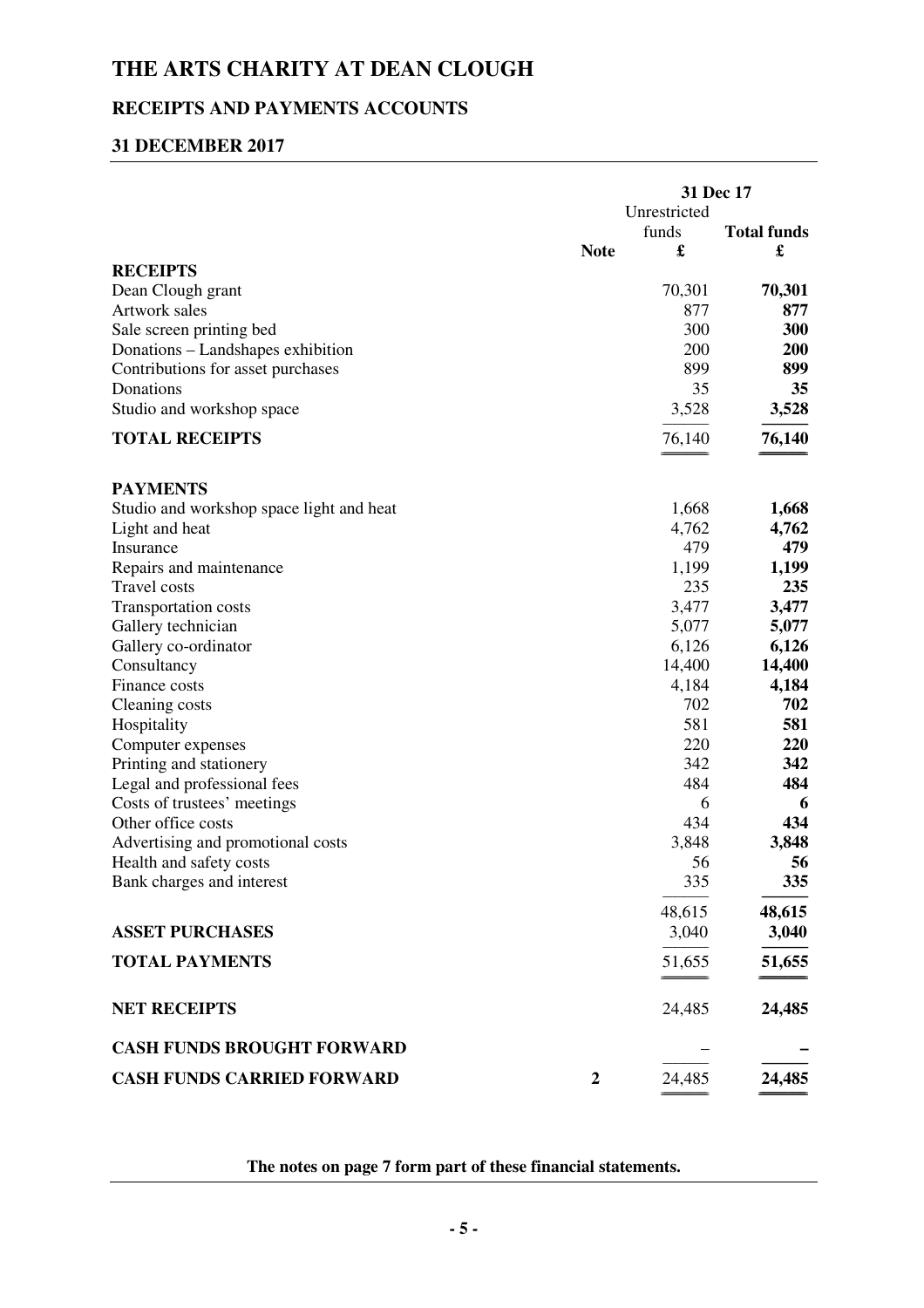## **STATEMENT OF FINANCIAL POSITION**

## **31 DECEMBER 2017**

| <b>Note</b> | £               |
|-------------|-----------------|
|             |                 |
|             | 24,955          |
|             |                 |
|             | (470)           |
|             | 24,485          |
|             |                 |
|             | 24,485          |
| 2           | 24,485<br>_____ |
|             |                 |

These financial statements were approved by the board of trustees and authorised for issue on 11 April 2018, and are signed on behalf of the board by:

**Mr R Standen**  Trustee

**The notes on page 7 form part of these financial statements.**